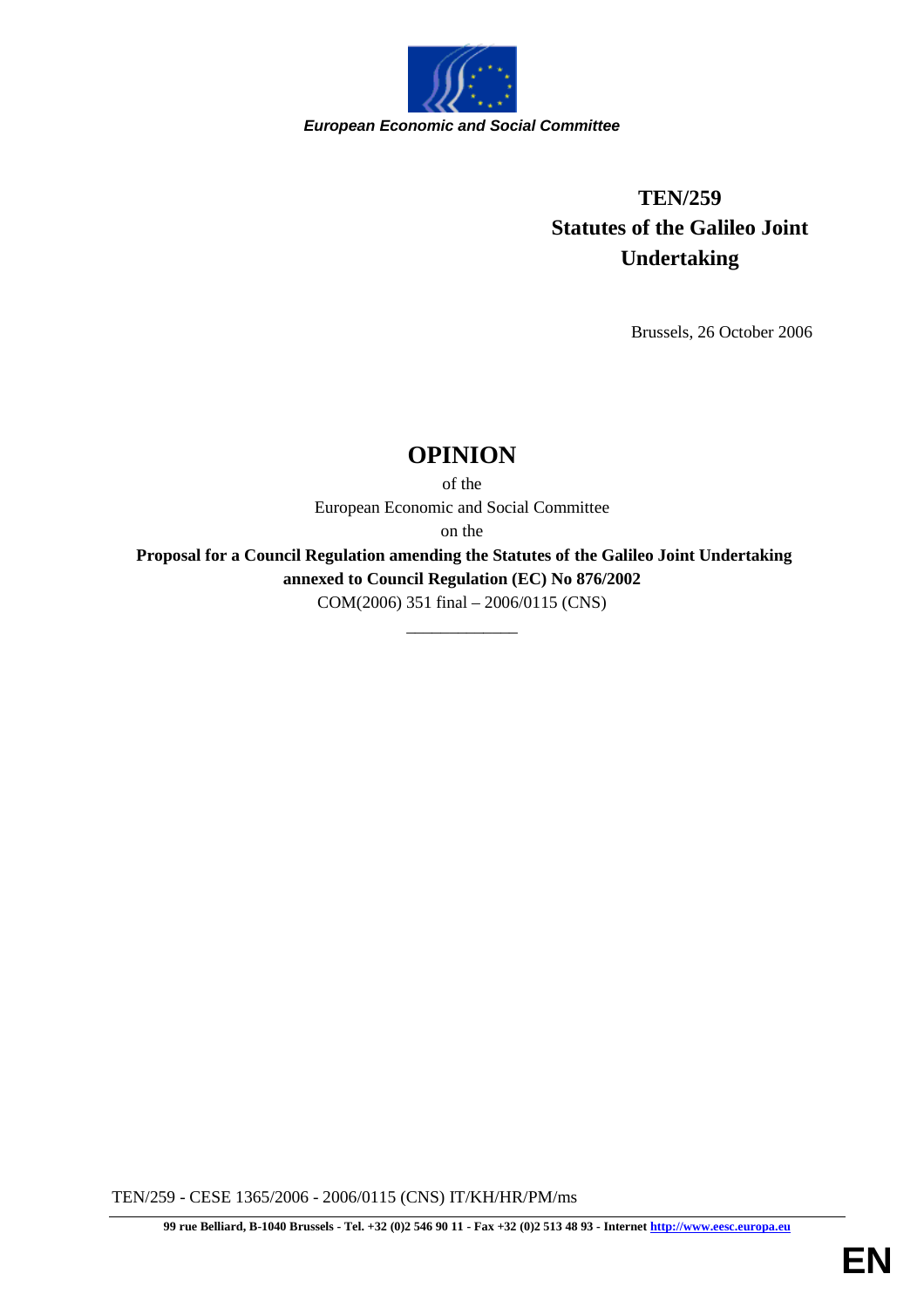On 19 July 2006 the Council decided to consult the European Economic and Social Committee, under Article 171 of the Treaty establishing the European Community, on the

> *Proposal for a Council Regulation amending the Statutes of the Galileo Joint Undertaking annexed to Council Regulation (EC) No 876/2002* COM(2006) 351 final – 2006/0115 (CNS).

On 4 July 2006, the Committee Bureau instructed the Section for Transport, Energy, Infrastructure and the Information Society to prepare the Committee's work on the subject.

Given the urgent nature of the work, the European Economic and Social Committee appointed Mr Pezzini as rapporteur-general at its 430th plenary session, held on 25 and 26 October 2006 (meeting of 26 October), and adopted the following opinion by 116 votes with two abstentions.

> \* \* \*

## 1. **Conclusions and recommendations**

1

- 1.1 The European Economic and Social Committee reiterates the great importance it attaches to the success of the Galileo satellite radio-navigation programme. The EESC has emphasised in several opinions<sup>1</sup> on the matter that Galileo is the European Union's flagship scientific and technical project, particularly in terms of the strategic challenge that the civilian-managed European satellite radio-navigation system represents, not just for the global system of satellite navigation and positioning, but also for services to business, citizens, society and for a more globally competitive European industry.
- 1.2 The Committee believes it is essential that the strategic value of the Galileo programme should be universally recognised, given that it is the biggest public-private partnership project ever undertaken thus far on a European scale, and the first public infrastructure with a constellation of thirty satellites over three different orbits. It is the property of the European

Opinion of the European Economic and Social Committee on the European satellite navigation programme (Galileo) OJ C 311 of 7.11.2001 p 19.

Opinion of the European Economic and Social Committee on the Proposal for a Council Regulation on the establishment of the GALILEO Joint Undertaking OJ C 48 of 21.2.2002 p 42.

Opinion of the European Economic and Social Committee on the Communication from the Commission to the European Parliament and the Council – Progress report on the GALILEO research programme as at the beginning of 2004 OJ C 302 of 7.12.2004 p 35.

Opinion of the European Economic and Social Committee on the Proposal for a Regulation of the European Parliament and of the Council on the implementation of the deployment and operational phases of the European satellite radionavigation programme of 2004, OJ C 221 of 8.9.2005 p 28.

Opinion of the European Economic and Social Committee on the GALILEO programme: successful establishment of the European supervisory authority – CESE 1179/2006 of 13.9.2006.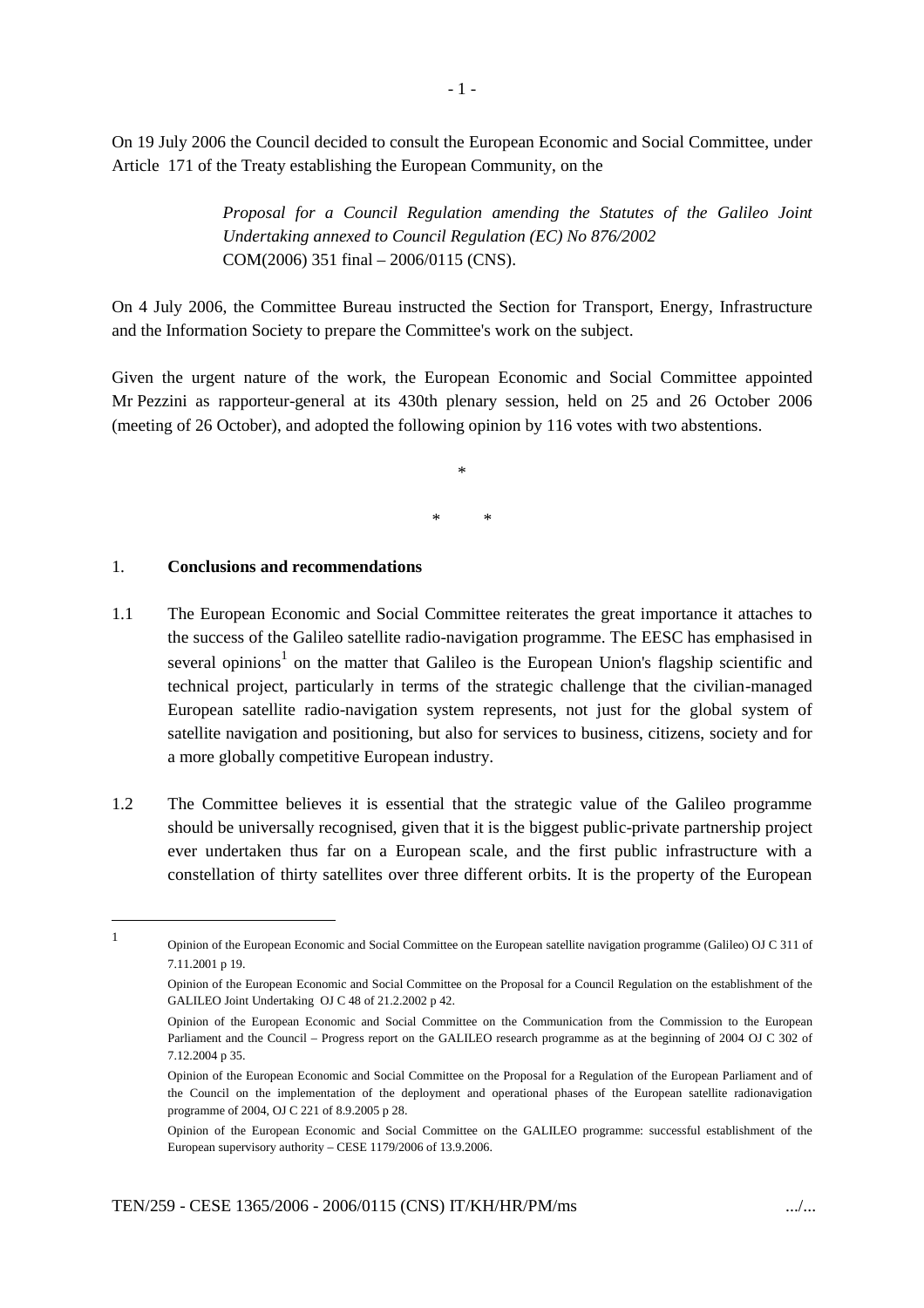institutions and can offer a new global public service with a market that is increasing exponentially<sup>2</sup>, and with accurate space and time positioning over the entire planet.

- 1.3 The Committee cannot conceal its concern regarding the delay in completing the development and in-orbit validation phase for the satellites and ground components of the system, which was meant to have been concluded under the responsibility of the Galileo Joint Undertaking during 2006 and which will now last until the beginning of 2009. The successive phases involving positioning the satellite constellation, full installation of the ground components and the operating phase – particularly commercial – cannot therefore be completed before the end of 2010.
- 1.4 The Committee fully agrees with the need to avoid the waste of resources and expertise that would derive from extending the work of the Galileo Joint Undertaking, which was tasked with covering the entire development and in-orbit validation phase, following the establishment of the European GNSS Supervisory Authority, which already started operations in mid-2006, in accordance with the Council Regulation of 12 July 2004<sup>3</sup>.
- 1.5 The Committee believes, however that it is essential, as it emphasised in a recent opinion<sup>4</sup>: ".... for the hand-over period between the Galileo Joint Undertaking (GJU) and the Galileo Supervisory Authority (GSA) to be effected smoothly", and to ensure:
	- legal certainty in the transfer of activities from the GJU to GSA;
	- scope for the GSA to intervene in the development phase;
	- solutions to the problems deriving from the European Space Agency/GJU Convention and from the transfer of the activities carried out by GJU third countries<sup>5</sup> to the GSA;
	- adequate numbers of experienced staff;
	- − clarity on international liability for the satellite launching States.

 $\mathfrak{Z}$ By 2020, the annual worldwide turnover of these markets is estimated at EUR 300 billion, with 3 billion receivers in operation. Within the European Union alone, it is expected that 150 000 jobs will be created. Cf. Communication of the Commission to the European Parliament and the Council on Taking stock of the Galileo programme, COM(2006) 272 final.

<sup>3</sup> OJ L 246 of 20.7.2004, the role of the Supervisory Authority is to manage the public interests connected with the European GNSS programmes and to be the regulatory authority for these. The bodies of the Supervisory Authority are the Administrative Board and the Executive Director. The Administrative Board is composed of one representative appointed by each Member State and one representative appointed by the Commission.

<sup>4</sup> Cf. CESE 1179/2006 of 13.9.2006, point 1 (rapporteur: Mr Buffetaut).

<sup>5</sup> A Chinese body, the National Remote Sensing Centre of China, and an Israeli company, MATIMOP, are members of the GJU. They have seats on the Administrative Board and have voting rights in proportion to their financial contribution. They have each provided start-up capital of EUR 5 million.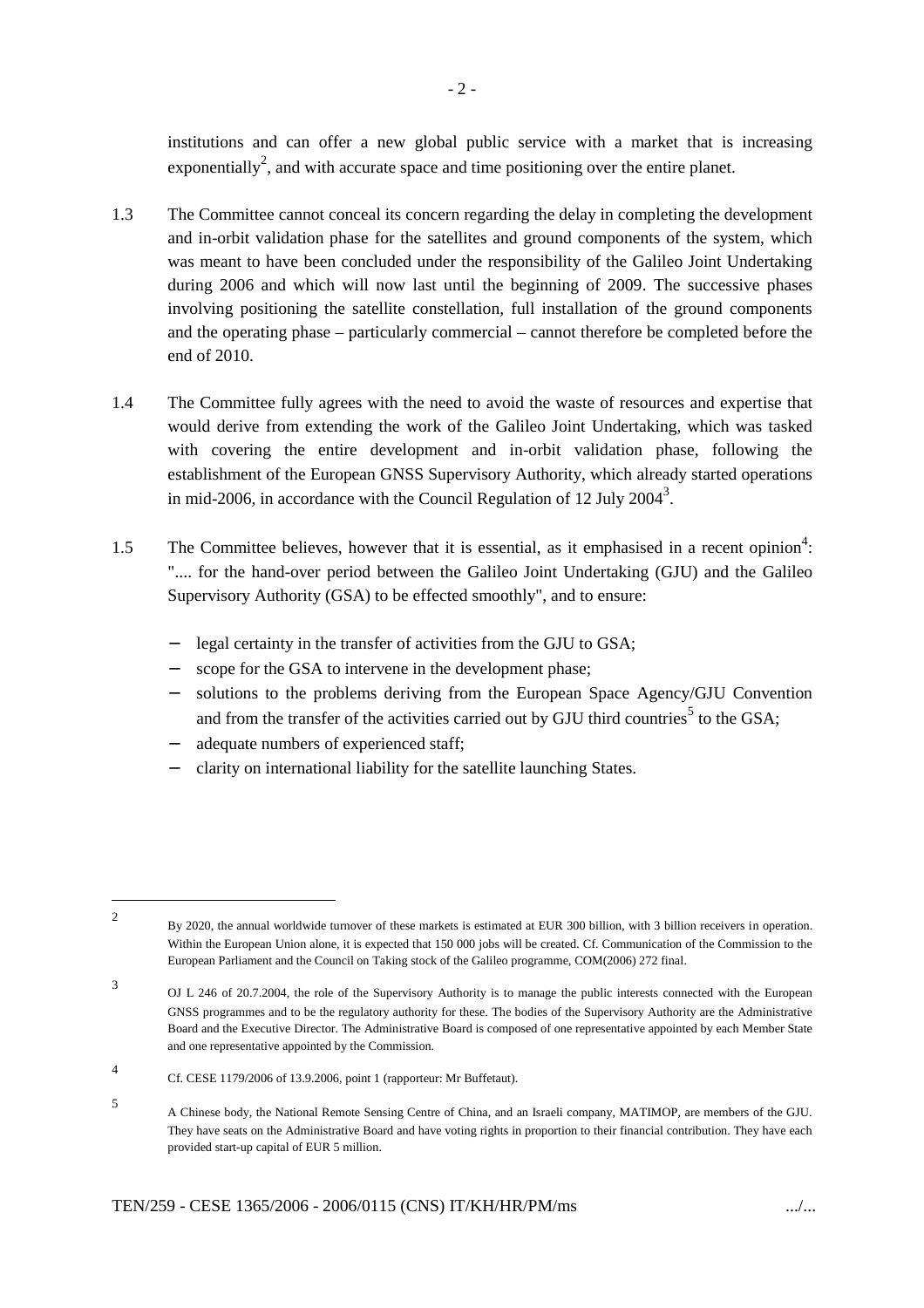- 1.6 While the Committee endorses the guiding principles of the proposal to amend the statutes of the  $GU^6$ , on which referral to the EESC is mandatory under Article 171 of the Treaty, it would highlight the following points and make the recommendations outlined below.
- 1.6.1 While the Committee endorses the amendments to the above Regulation, it feels it is insufficient to propose modifications to the annexed statutes alone. It believes it should also provide for:
	- − amendment of Article 1 of the Regulation as follows: "For the *implementation of the development activities* of the Galileo programme, *and their transfer to the GSA*, a Joint Undertaking within the meaning of Article 171 of the Treaty is hereby set up *until 31 December 2006*";
	- − the addition of a final subparagraph to the said Article 1 of the Regulation: "*From 1 January 2007 the GSA replaces the former Joint Undertaking in all its rights and obligations, including those deriving from the European Space Agency Convention";*
	- − insertion of the following new provision in Article 21 of the Statutes of the Joint Undertaking: *"Prior to the start of the liquidation procedure, agreements will be concluded with the Community regarding the arrangements for third country members of the GJU Administrative Board and ESA third countries to take part in the activities of the GSA"*.
- 1.6.2 Regarding the Galileo Supervisory Authority (GSA), the EESC believes it is essential to amend the original GSA regulation "in order to introduce the tasks transferred from the GJU to the GSA, such as steering the development and in-orbit validation phase, managing the activities emerging from the European R&D framework programmes, and monitoring and managing technical developments in the operational system"<sup>7</sup>.
- 1.6.2.1 The GSA was established under Council Regulation No 1321/2004/EC of 12 July 2004 and has been operational since mid-2006. It was set up to provide for management of public interests relating to the European EGNOS and Galileo satellite radio-navigation programmes, and to act as contracting authority for future satellite radio-navigation services concession contracts. However, the regulation does not provide for the GSA to manage the development phase or any research work or activity during such or successive phases, nor does it provide the human and financial resources required to cope with such tasks.
- 1.6.2.2 The Committee has not been consulted on the Council's draft Regulation COM(2006) 261 final of 2 June 2006, amending Regulation No 1321/2004/EC on the establishment of structures for the management of the European satellite radio-navigation programmes. Consequently, a discussion of its content is beyond the scope of the present opinion.

7

<sup>6</sup> Annexed to Regulation 876/2002.

Cf. CESE 1179/2006 of 13.9.2006, paragraph 3.5.11 (rapporteur: Mr Buffetaut).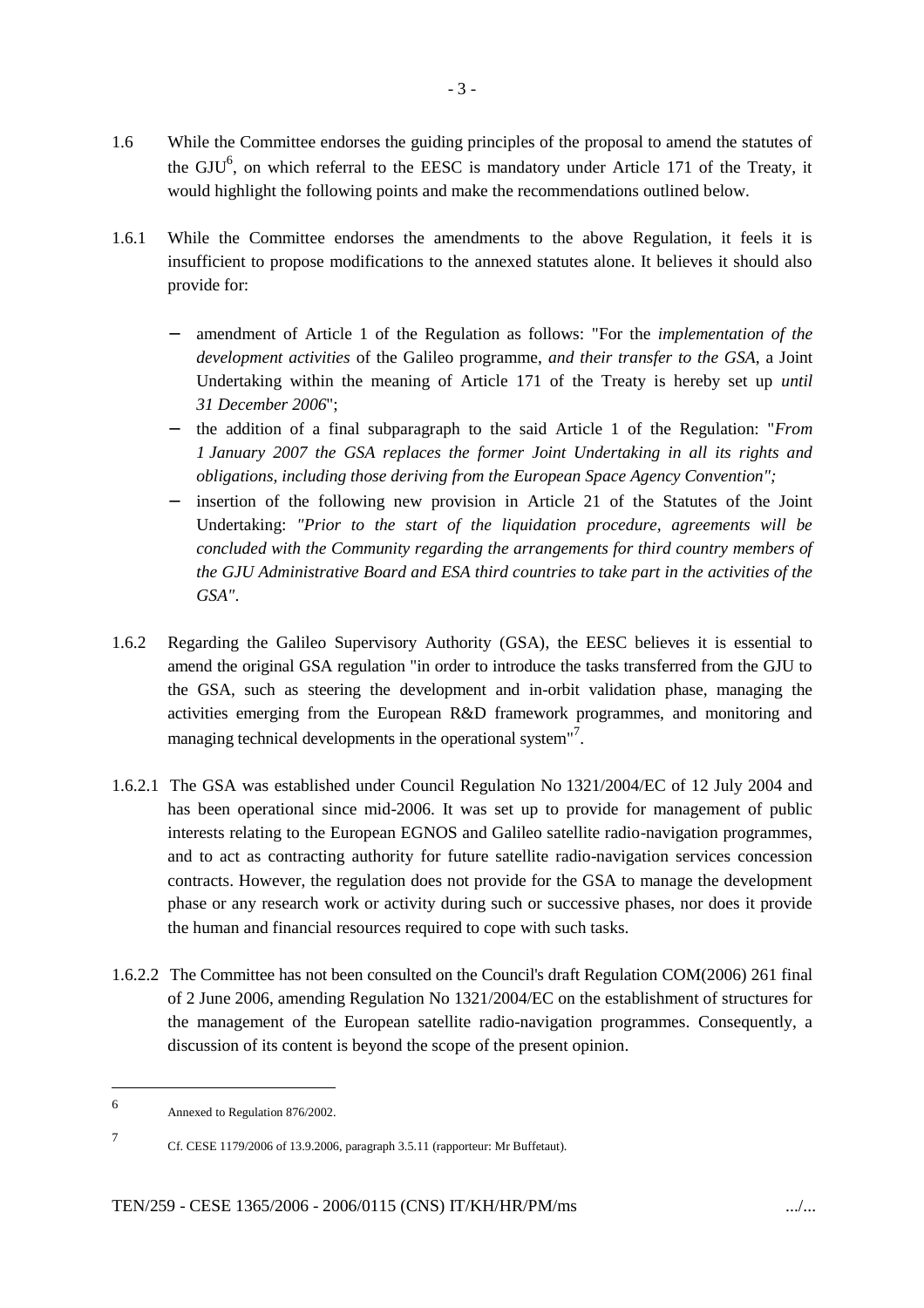- 1.7 The Committee believes, however, that it is essential to amend Regulation No 1321/2004/EC in order to ensure the continuity of the Galileo programme and the appropriate transfer of activities from the Galileo Joint Undertaking to the Supervisory Authority, and to provide the best guarantee of completion for the development phase of the Programme once the Joint Undertaking has been wound up. Similarly, the legal, technical and financial arrangements and questions must be clarified, after 31 December 2006, in order to facilitate the completion of the various phases and to ensure the system can be fully operational.
- 1.8 The Committee would stress the need for "the Commission, the Galileo Joint Undertaking, the European GNSS Supervisory Authority and the European Space Agency to make every effort to ensure that the Galileo system is fully operational by the end of 2010", as called for in the Conclusions of the Transport, Telecommunications and Energy Council of 12 October 2006. The Council also welcomed the Commission's legislative proposals aiming to transfer the remaining activities of the Galileo Joint Undertaking to the Authority during 2006*.*
- 1.9 The Committee requests that it be kept updated on Galileo Programme developments and on the crucial role of the ESA in designing and developing European GNSS programmes. Furthermore, the EESC would like to be consulted on the Green Paper on Galileo applications which the Commission intends to publish before the end of  $2006^8$ .

## 2. **Reasons**

- 2.1 The EESC has followed the creation and development of the Galileo European satellite radionavigation and positioning programme from its very beginnings, recognising the strategic, fundamental role it plays in the competitiveness of the European system, both in terms of its innovative, occupational and social implications, and improved quality of life for citizens.
- 2.2 The Galileo programme provides for four successive phases:
	- The definition phase, which ran from 1999 to 2001, during which the system architecture was designed and the five types of service to be offered (listed below) were identified; this phase was mainly financed through the  $5<sup>th</sup> RDT$  Framework Programme 1998-2002.
	- The development and validation phase, launched in 2002 and initially intended to run until 2005, which includes the development of the system's satellites and ground components as well as in-orbit validation; owing to accumulated delays, it will last until early 2009. Public funding from the EU and the ESA – initially set at EUR 1.2 billion, in addition to the EUR 100 million from the  $6<sup>th</sup>$  RDT Framework Programme 2002-2006 – will amount to EUR 1.5 billion, managed until 31 December by the Galileo Joint Undertaking and, from 1 January 2007, the Supervisory Authority. The first experimental

<sup>8</sup>

Cf. Council Conclusions on the progress of the Galileo programme, 12 October 2006.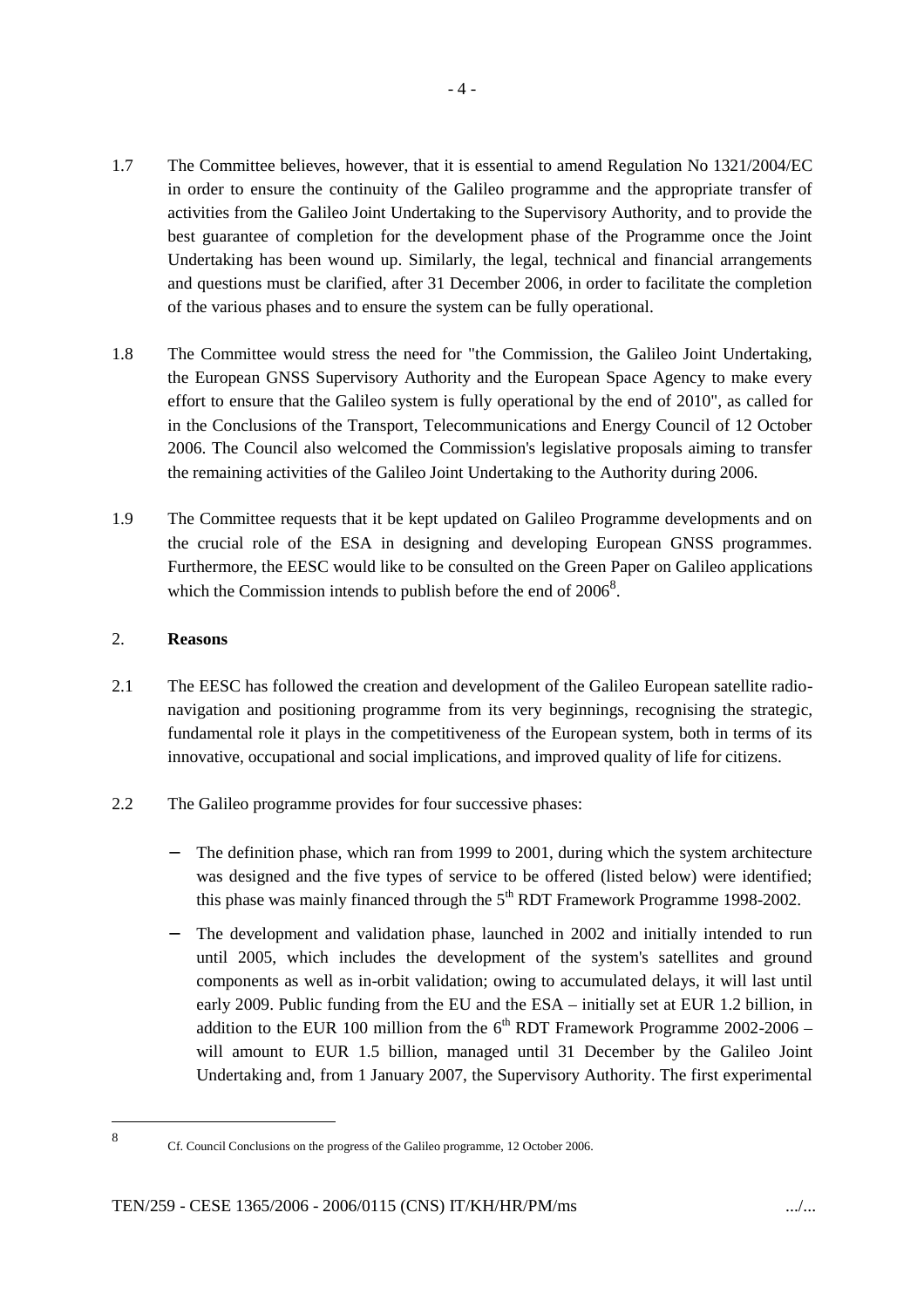satellite, GIOVE A, has already completed its main mission; some technical issues now need to be finalised, as they are crucial to carrying the project forward.

- The deployment phase, involving the construction and launching of the constellation satellites as well as the full establishment of the earth segment of the infrastructure. This phase was meant to last from 2006 to 2007, but will be carried out in 2009 and 2010 instead. A total of EUR 2.1 billion of funding was initially earmarked, with one third, equal to EUR 700 million, coming from the Community budget, and two-thirds, or approximately EUR 1.4 billion, from private consortia. The deployment and subsequent commercial operating phases are covered by a concession for a period of approximately 20 years. The Supervisory Authority will be the licensing authority.
- The commercial operating phase cannot begin before the end of 2010. Estimated annual management and maintenance costs amounting to approximately EUR 220 million are to be borne entirely by the private sector, except for an exceptional Community contribution to cover the first years of this phase, in accordance with decisions taken under the new Community financial perspectives for 2007-2013.
- 2.3 The Committee is extremely concerned at the delays accumulated in the development and inorbit validation phase and, consequently, in the subsequent commercial exploitation phases. This is a setback that compromises the general timetable that was established for the project, and holds up the delivery of an exceptional instrument that combines the expertise and results of European research, and that can provide for successful participation in the global market for satellite radio-navigation related products and services. In 2005 this market was worth EUR 60 billion, with an annual growth rate of 25%; it generated, in the EU alone, 150 000 jobs, mainly in the high-tech, research and services sectors.
- 2.4 As it stressed in a recent opinion<sup>9</sup>, the EESC is even more concerned about the current uncertainty surrounding the legal, technical and financial arrangements and questions. This uncertainty affects both the Galileo Joint Undertaking (GJA) and the Supervisory Authority (GSA) and could, if not resolved by the end of 2006, compromise the satisfactory completion of the different phases which were planned in order to ensure the system can be fully operational, and which can play a fundamental role in delivering a European economy based on more competitive knowledge, on a global level.
- 2.5 The EESC has previously highlighted the need to involve from the very launch phase of the Galileo Joint Undertaking – private partners in the development and exploitation of the system, and to provide continuous support when the project is underway, given that Galileo is the biggest European public-private partnership ever.

<sup>9</sup> EESC opinion on the GALILEO programme: successful establishment of the European supervisory authority – CESE 1179/2006 of 13.9.2006.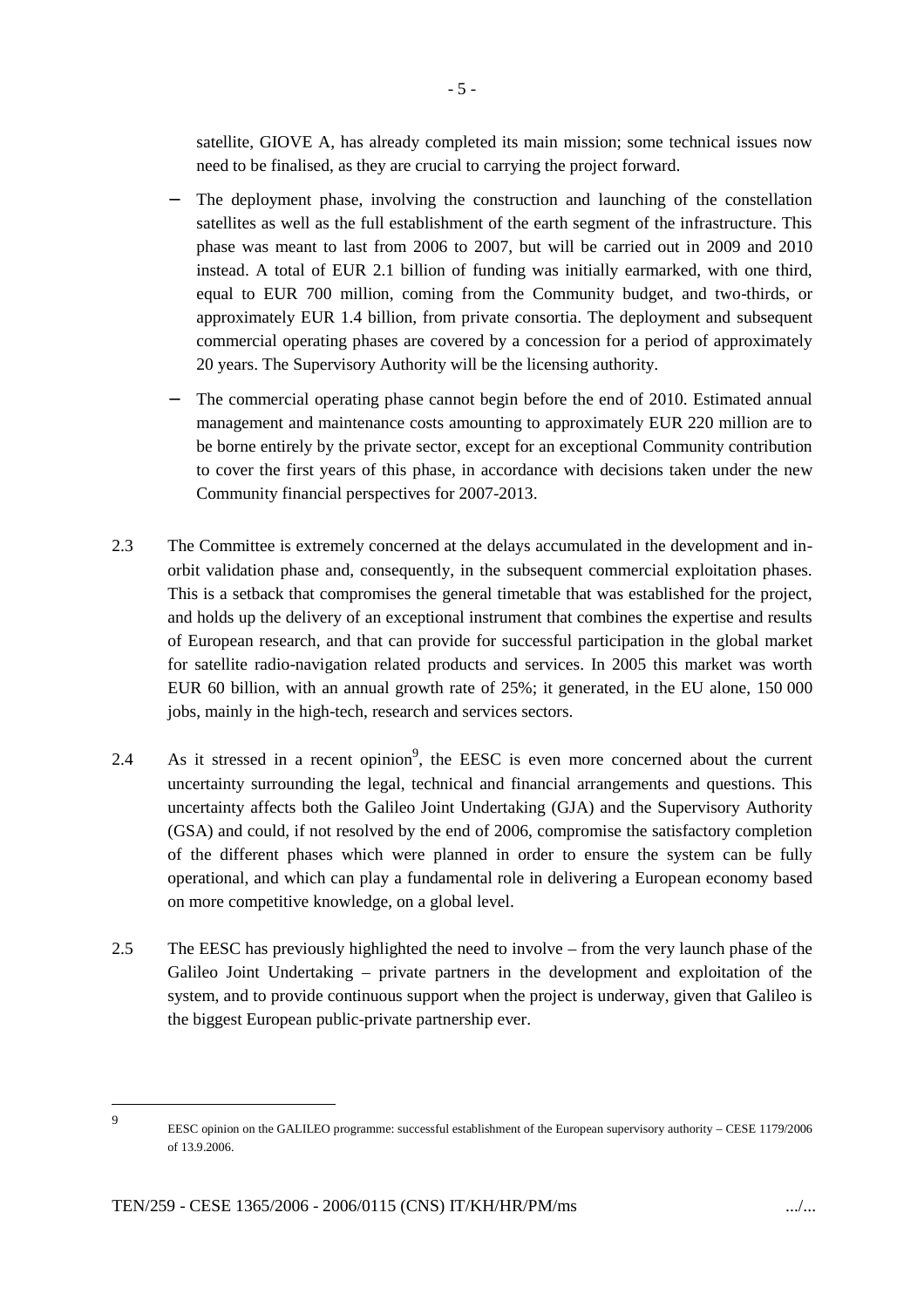- 2.6 At the end of the definition phase in May 2002, the Galileo Joint Undertaking was established in accordance with Article 171 of the EC Treaty by Regulation 876/2002/EC, with the EU and the  $ESA^{10}$  as founding members, for a four-year period "to ensure the unity of the administration and financial control of the project for the research, development and demonstration of the Galileo Programme and to this end mobilise the funds assigned to that programme".
- 2.7 The Galileo Joint Undertaking was set up to complete the development phase and to prepare the subsequent phases of the Galileo programme, with two main tasks:
	- to direct and coordinate the necessary development and research work, through an agreement with the European Space Agency, tasked with the performance of such duties;
	- − to manage the procedure for selecting the future concessionaire.
- 2.8 In its Resolution on the Action Plan for implementing the European Space Policy<sup>11</sup> of 29 January 2004, the European Parliament also noted the vital importance of the Galileo Programme for the development of industry, transport, environmental protection and the delivery of the Lisbon Strategy objectives, and called on the Commission and the Council to provide Galileo with efficient structures, and for the creation of a Supervisory Authority to ensure, in addition to transparent operations, the safety of the system  $12$ .
- 2.9 The Supervisory Authority was established under Council Regulation No 1321/2004/EC of 12 July 2004 and has been operational since mid-2006, to provide for management of public interests relating to the European EGNOS and Galileo satellite radio-navigation programmes, and to act as contracting authority for future satellite radio-navigation services concession contracts.
- 2.10 The current regulation does not provide scope for management of the development phase or any research work or activity during such or successive phases, nor does it provide the human and financial resources required to cope with such tasks.
- 2.11 The regulations of the  $GUU^{13}$ , on the other hand, provide for a four-year timeframe, which expired in mid-2006. The regulation should, therefore, be extended so that the entire satellite and ground component development phase and the "in-orbit" system validation phase can be completed, along with negotiations for selecting the future concessionaire.

<sup>10</sup> ESA: European Space Agency.

<sup>11</sup> European Parliament P5\_TA(2004)0054 of 29 January 2004.

<sup>12</sup> Supervisory Authority and safety system, Council decisions of 12 July 2004.

<sup>13</sup> GJU: Galileo Joint Undertaking.